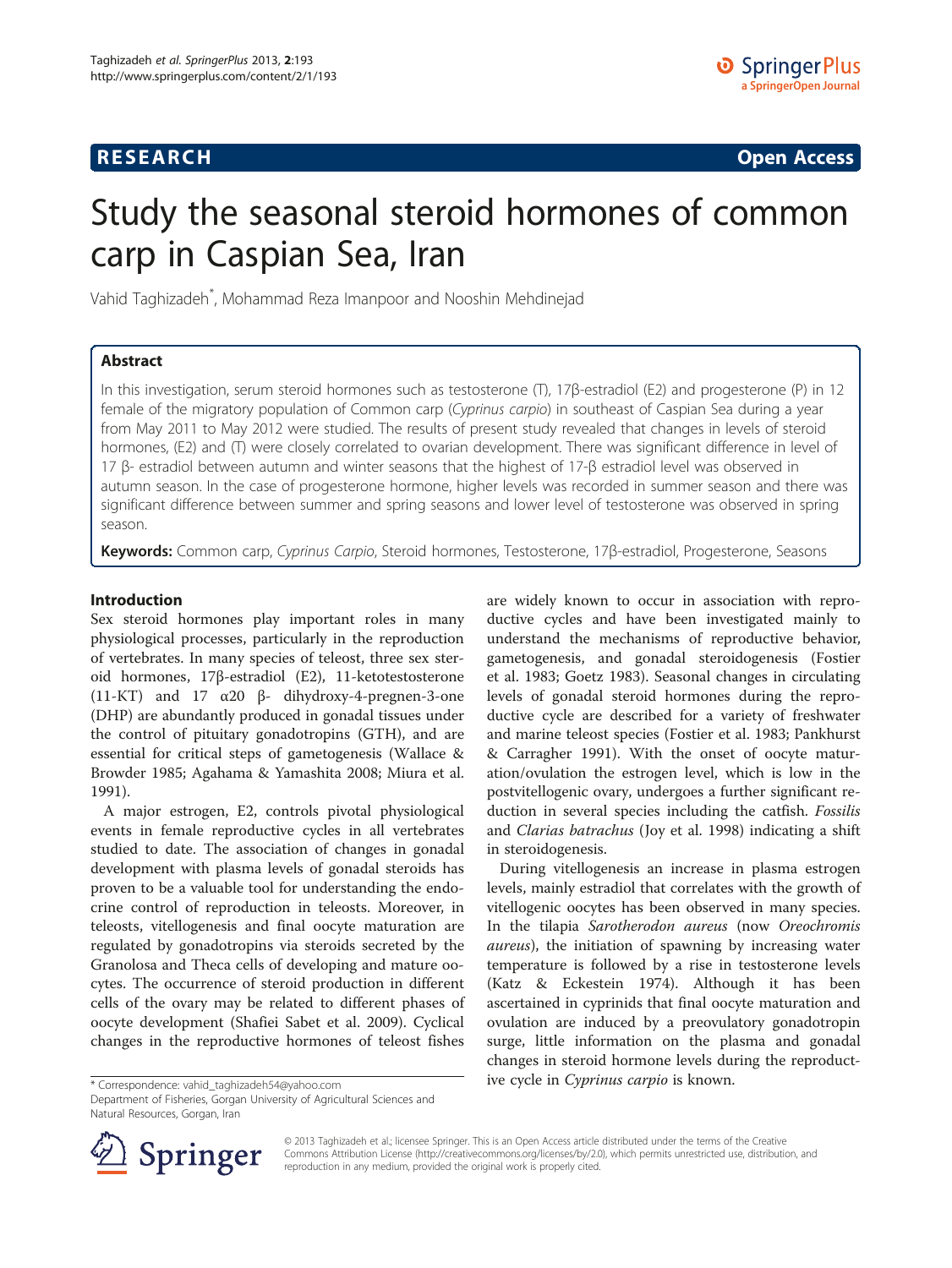| Winter                        | Autumn                       | Summer                           | Spring                  | Seasons             |
|-------------------------------|------------------------------|----------------------------------|-------------------------|---------------------|
|                               |                              |                                  |                         | Hormone             |
| $0.46 \pm 0.23$ <sup>ab</sup> | $0.62 \pm 0.04^{ab}$         | $0.71 \pm 0.02^a$                | $0.42 \pm 0.01^{\circ}$ | progesterone        |
| $30 \pm 14.25^{\circ}$        | $247.73 \pm 134.14^a$        | $110.60 \pm 48.27$ <sup>ab</sup> | $110.43 \pm 80.13^{ab}$ | $17-\beta$ estradio |
| $0.56 \pm 0.08$ <sup>a</sup>  | $0.71 \pm 0.18$ <sup>a</sup> | $0.72 + 0.02a$                   | $0.05 + 0.0^{b}$        | Testosterone        |

<span id="page-1-0"></span>Table 1 Seasonal changes in steroid hormones of Cyprinus carpio

Means with the same superscript letters at the same row are not significantly different ( $P > 0.05$ ).

The aim of this work was to investigate the seasonal cycle of the gonadal steroids testosterone (T), 11 ketotestosterone (11-KT), and 17b-estradiol (E2) in the serum of wild-caught populations of Cyprinus carpio from the southern Caspian Sea.

## Materials and methods

#### Broodstock preparation

The study was conducted between May 2011 and May 2012. 12 specimens of female Common carp were captured from southeast of Caspian Sea during year and transported to Central Laboratory of Gorgan University of Agricultural Science and Natural Resources, Gorgan, Iran. In each season, 3 specimens of female fish were captured. Total weight  $(937.08 \pm 216.5 \text{ g})$  and total length  $(42.08 \pm 3.5 \text{ cm})$  of the fishes were measured.

#### Measurement of serum steroid levels

The blood samples were taken from caudal vein with a nonheparinized syringe and centrifuged for 10 min. at 3000 × g, and then serum was stored at −20°C until analyzed.

## Statistical analysis

Data were statistically analyzed by analysis of variance (ANOVA) using the General Linear Models procedure coupled with Duncan' s multiple range test in SPSS software (Ver. 16.0).

## **Results**

The mean values and standard deviation of the steroid hormones of Cyprinus carpio are summarized in Table 1.

Steroid hormones analysis during four seasons showed that there was no significant differences in level of 17βstradiol among spring, autumn and also between autumn and winter seasons and higher level belong to autumn season. There was significant difference in level of testosterone among spring and autumn seasons. Also level lower of progesterone was observed in summer season.

Level of 17 β, estradiol hormone in spring, summer, autumn and winter seasons were  $110.43 \pm 80.13$ ,  $110.60 \pm 10.60$ 48.27,  $247.73 \pm 134.14$  and  $30.13 \pm 14.25$  (Figure 1). There was significant difference in level of 17 β- estradiol between autumn and winter seasons that the highest of 17-β estradiol level was observed in autumn season.

In the present study level of testosterone hormone in spring, summer, autumn and winter seasons were  $0.05 \pm$ 0.005,  $0.72 \pm 0.02$ ,  $0.71 \pm 0.18$  and  $0.56 \pm 0.08$  that higher level belong to summer season and there was significant difference in level of testosterone among spring season with summer, autumn and winter seasons (Figure [2](#page-2-0)). Also lower level of testosterone was observed in spring season.

In the case of progesterone hormone, higher levels were seen summer season and there was significant

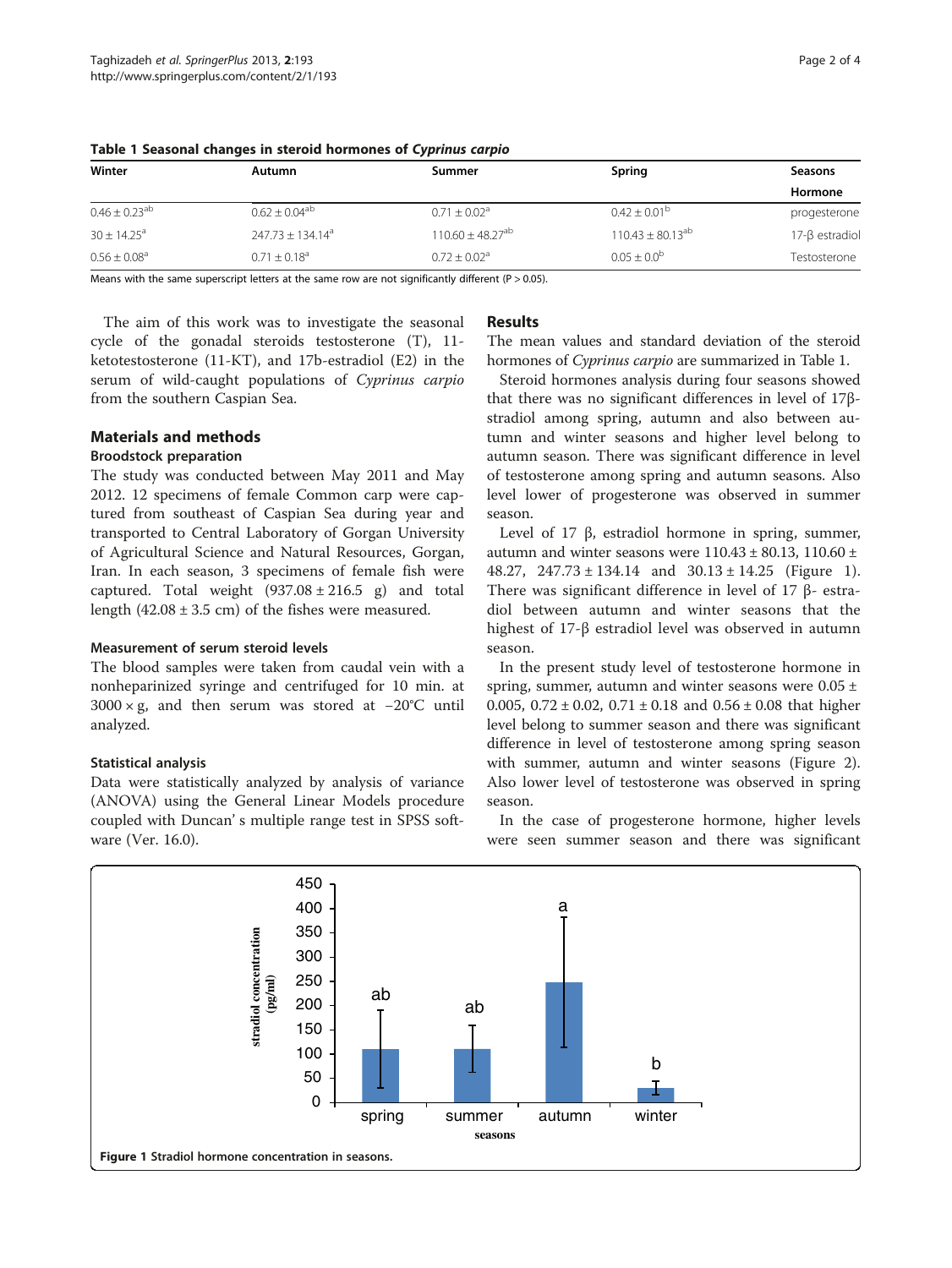<span id="page-2-0"></span>

difference between summer and spring season. Levels of progesterone hormone in spring, summer, autumn and winter seasons were  $0.42 \pm 0.01$ ,  $0.71 \pm 0.02$ ,  $0.62 \pm 0.04$ and  $0.46 \pm 0.23$  (Figure 3).

### **Discussion**

Three sex steroid hormones, 17β-estradiol (E2), 11 ketotestosterone (11-KT), and 17α, 20β, dihydroxy- 4 pregnen-3-one (DHP) are well established as primary estrogen, androgen, and progestin, respectively, in teleost fish. In vitro and in vivo assays suggest that 11-KT and E2 play primary roles in previtellogenic and growth of oocytes, respectively, whereas DHP is essential for induction of final oocyte maturation (Kazeto et al. [2011\)](#page-3-0).

17-β estradiol (E2) is secreted by both the female gonads and inter-renal tissues. In general, estradiol is responsible for stimulating vitellogenesis and is also secreted by female gonads during the pre-spawning period. Evaluation of the results in Table [1](#page-1-0) and Figure [1](#page-1-0) shown that there is an increase in the level of 17 βestradiol in autumn season. Estradiol is known to be secreted by the cells of the ovarian follicles that promote the development and maintenance of the female sexual characteristics. In humans this hormone (together with other hormones) is responsible for controlling the female sexual cycle. Estradiol has been reported to stimulate vitellogenesis in teleosts (Campbell & Idler [1976;](#page-3-0) De Vlaming et al. [1980](#page-3-0); Smith & Haley [1988](#page-3-0)). These authors have reported an increase in plasma estradiol levels once spawning commences, and that it remains high throughout the period of oocyte growth. These observations suggest that during this phase of undetectable estradiol levels, no vitellogenesis is required during the mouthbrooding period and that some females